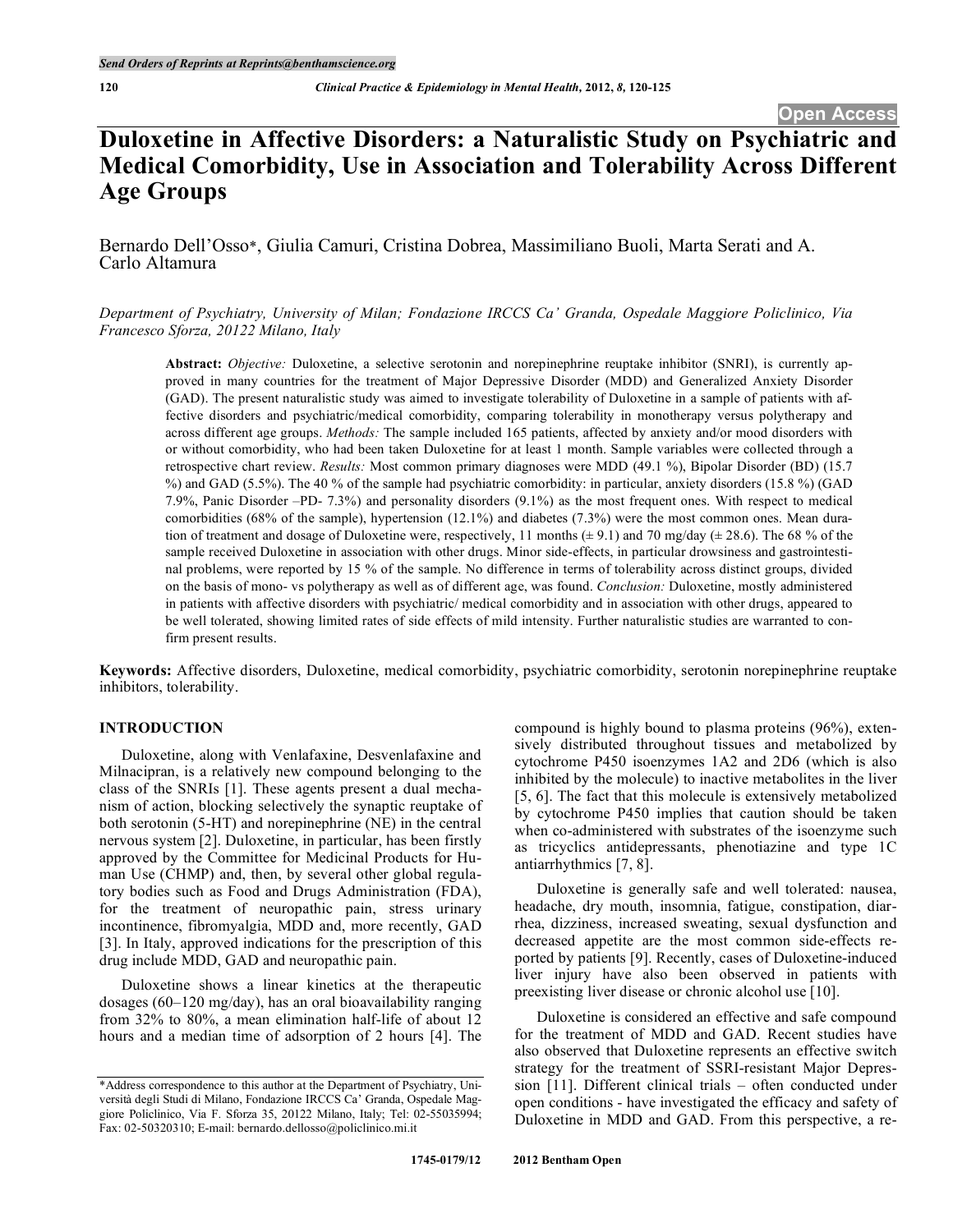cent study has shown that the switch from SSRI/SNRI to Duloxetine was effective in patients affected by MDD and painful physical symptoms. In particular, improvements in clinical measures of mood, pain and anxiety were accompanied by clinically meaningful functional improvements [12].

Another study conducted by Pitchot and colleagues, on a sample of 29 treatment-resistant depressed patients, has shown a significant decrease in the Clinical Global Impression scale scores after treatment with Duloxetine (dosages between 60 and 120 mg/day). Remission was achieved by the 48% of the patients and tolerability profile was favourable, supporting the potential benefit of Duloxetine for treatment-resistant depressed patients, also in relation to remission rates [13]. Moreover, the dosage of 60 mg/day of Duloxetine was found to be effective in preventing depressive recurrences [14].

With respect to GAD, a recent meta-analysis of 27 randomized controlled trials, assessing efficacy of different licensed drug treatments, found that Duloxetine, Escitalopram and Pregabalin might offer some advantages in terms of response, remission and tolerability, respectively, over Venlafaxine and Paroxetine [15]. Furthermore, a recent article has analyzed results from 3 clinical trials finding that Duloxetine was efficacious in the short- and long-term treatment of painful physical symptoms (PPS) associated to GAD. Of note, the lack of response/remission to GAD symptoms was associated to a less robust improvement in PPS [16].

With respect to compliance to treatment, another recent study has found that Duloxetine showed higher adherence and persistence rate, as well as longer duration of therapy, compared to Venlafaxine XR and Escitalopram [17].

Even though Duloxetine' efficacy and tolerability for the treatment of affective disorders is well-established [18], little is known about its tolerability in naturalistic setting when used in poly-therapy and in the elderly. In this regard, Wise and co-workers have recently evaluated safety and tolerability of this compound in a subgroup of MDD patients aged between 65 and 89, comparing subjects with and without medical comorbidities (e.g., vascular disease, diabetes, arthritis), finding that Duloxetine 60 mg/day was associated with greater improvement on cognition and depressive symptoms. In particular, efficacy and tolerability were not affected by the comorbidity status, supporting the use of this molecule in elderly patients as well [19].

The aim of the present study was, therefore, to assess the tolerability of Duloxetine in patients with affective disorders and psychiatric/medical comorbidity, comparing tolerability in monotherapy versus polytherapy and across different age groups.

### **MATERIAL AND METHODS**

Eligible subjects were adult outpatients with affective disorders (i.e., any anxiety or mood disorder), of both male and female, with no limitation on age, who were taking Duloxetine in mono- or poly-therapy for at least 1 month. Monotherapy was intended as Duloxetine administered as sole agent while poly-therapy to augmentative Duloxetine used in add-on regimen to a pre-existing treatment.

#### *Duloxetine in Affective Disorders Clinical Practice & Epidemiology in Mental Health, 2012, Volume 8* **121**

In order to be included in the present study, patients had to show a good compliance to treatment assessed through monthly clinical evaluations and pill count. Moreover, when patients were on polytherapy, the associated therapy had to be maintained relatively stable for at least 1 month before the augmentation of Duloxetine, with no change except for the introduction of Duloxetine, in order to minimize confounding factors in the assessment of side-effects. With respect to mono- vs poly-therapy, we considered the association of Duloxetine with benzodiazepines as monotherapy, while all other psychopharmacological association as polytherapies. Informed written consent was obtained from all patients who gave their approval to participate into the study and for having their clinical charts reviewed for research purposes. An additional specific consent form was obtained for patients who received off-label Duloxetine.

The sample consisted of adult outpatients attending the Mood Disorder Clinic and related Community Services of the Department of Psychiatry of the University of Milan. Patients' primary diagnosis had to be of mood and/or anxiety disorders, according to the DSM-IV-TR criteria [20]. If a comorbid condition was present, the affective disorder had to be the primary disorder, that is the one providing the motivation to seek treatment and causing the most significant distress. Diagnoses were performed by trained psychiatrists using the Structured Clinical Interview for DSM-IV for Axis I and II disorders (SCID I and II) [21, 22]. Moreover, the diagnostic evaluation was completed by a psychometric assessment, using the Hamilton Rating Scale for Depression (HAM-D) [23], Hamilton Anxiety Scale (HAM-A) [24], Montgomery-Asberg Rating Scale for Depression (MADRS) [25], Young Mania Rating Scale (YMRS) [26] and the Clinical Global Impression (CGI) [27], in order to assess the overall clinical severity of the primary diagnosis and eventual comorbid conditions. Demographic and clinical data were collected through retrospective consultation of clinical charts, including age, gender, age at onset, family history for mental disorders, cross-sectional psychiatric and medical comorbidities, mean dosages of Duloxetine, associated therapy, side-effects and adverse events. An adverse event (AE) was defined as any unfavorable and unintended sign including an abnormal laboratory finding, symptom or disease associated with the use of the drug that occurs during the course of the study. Safety and tolerability were assessed using spontaneously reported events and rates of discontinuation for adverse events. Control visits after the introduction of Duloxetine were performed within the first following month.

The main demographic and clinical variables were tabulated and standard descriptive statistics produced. Continuous variables were compared using one-way analyses of variance (ANOVAs) while and  $\chi^2$  test was used for comparing categorical ones. Post-hoc tests (Bonferroni) were additionally performed to assess the differences among groups (e.g.: monotherapy vs politherapy,  $\le$  or  $\ge$  65 years). For all the analyses, the level of statistical significance was set at 0.05 and not adjusted.

#### **RESULTS**

From an original sample of 188 patients, 23 subjects were excluded from the analyses for not having satisfied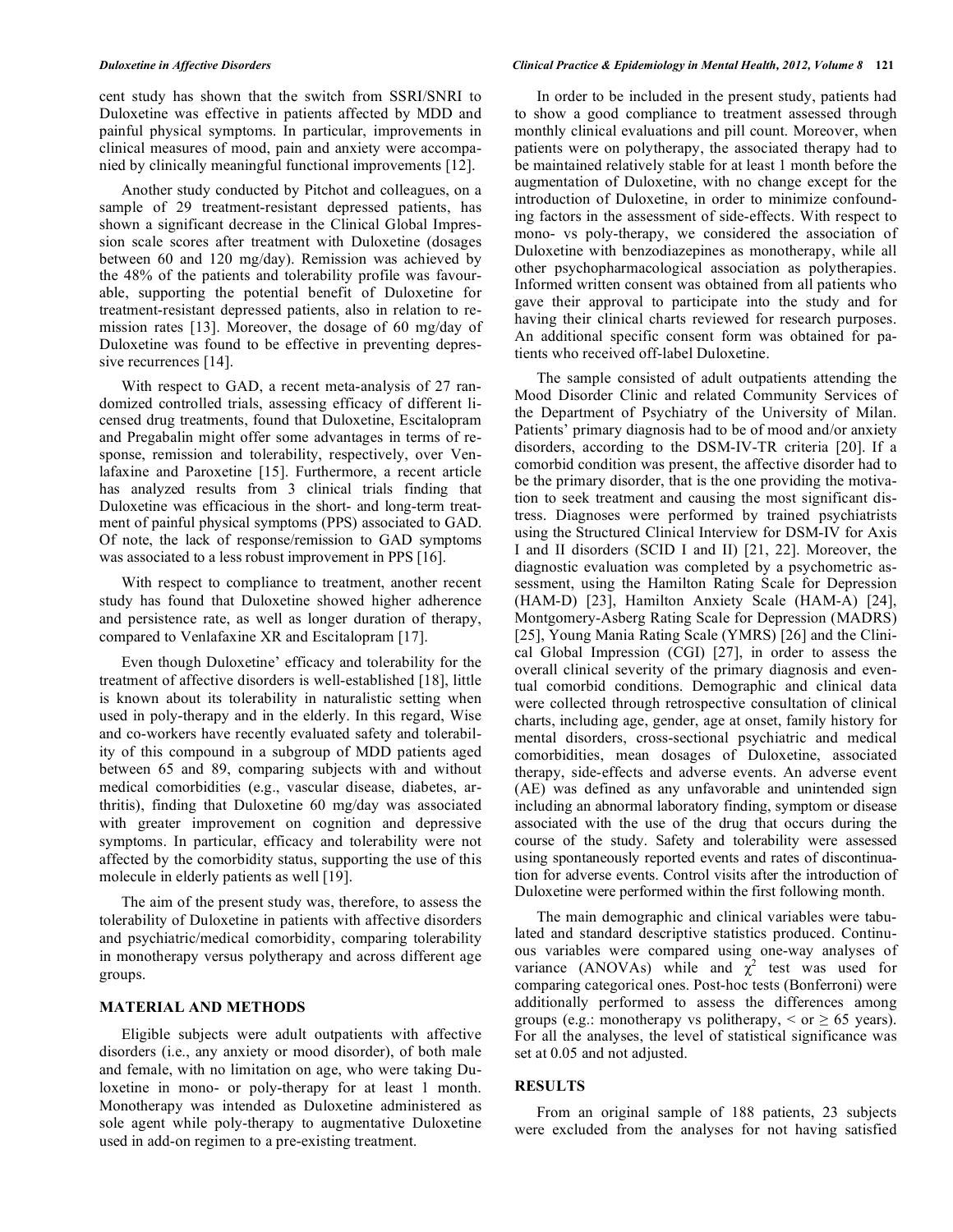

**Fig. (1).** Polytherapy vs monotherapy in the total sample and accros different age groups.



**Fig. (2).** Side effects distribution in the overall sample

inclusion criteria (10 patients for having non-affective primary diagnosis [e.g., psychotic disorders, eating disorders, substance use disorders and personality disorders], 4 patients for Duloxetine-associated therapy major changes and 9 were lost to follow-up). The final sample comprised 165 subjects, 111 of whom females (67.3%) and 54 males (32.7%). MDD was the most common primary diagnosis ( $n= 81$ ; 49.1 %), followed by BD (n = 26; 15.7%), GAD (n = 9; 5.5%) and Adjustment Disorder ( $n = 9$ ; 5.5%). Nearly half of the sample ( $n = 66$ ; 40%) presented psychiatric comorbidity: in particular, anxiety disorders ( $n = 26$ ; 15.8%), with GAD ( $n =$ 13; 7.9 %) and PD ( $n = 12$ ; 7.3 %) as the most frequent ones, and personality disorders ( $n = 15$ ; 9.1 %) were the most common co-occurring conditions. Approximately  $68\%$  (n = 112) of the sample had medical comorbidity with hypertension (n = 20; 12.1%) and diabetes (n = 11; 7.3%), being the most common diseases.

Mean duration and dosage of Duloxetine treatment were, respectively, 11 months  $(\pm 9.1)$  and 70 mg/day  $(\pm 28.6)$ . Of note, in the majority of the sample  $(n = 112; 68\%)$ , Duloxetine was administered in association with other drugs. In particular, rates of co-administration with atypical antipsychotics were 13.3 %, 11% with mood stabilizers, 15.1 % with atypical antipsychotics plus mood stabilizers and 9.1% for SSRIs (Fig. **1**). Finally, more than half of the patients ( $n = 99$ ; 60%) were receiving benzodiazepines.

No patients withdrew Duloxetine for AEs or side-effects. Side-effects were experienced by 15% ( $n = 25$ ) of the sample and were reported to be transient and mild in severity, with sedation ( $n = 12$ ; 7.3%) and gastrointestinal symptoms ( $n =$ 6; 3.6%), such as nausea and constipation, being the most frequent ones (Fig. **2**). No patient in the BD subgroup developed manic/hypomanic switch.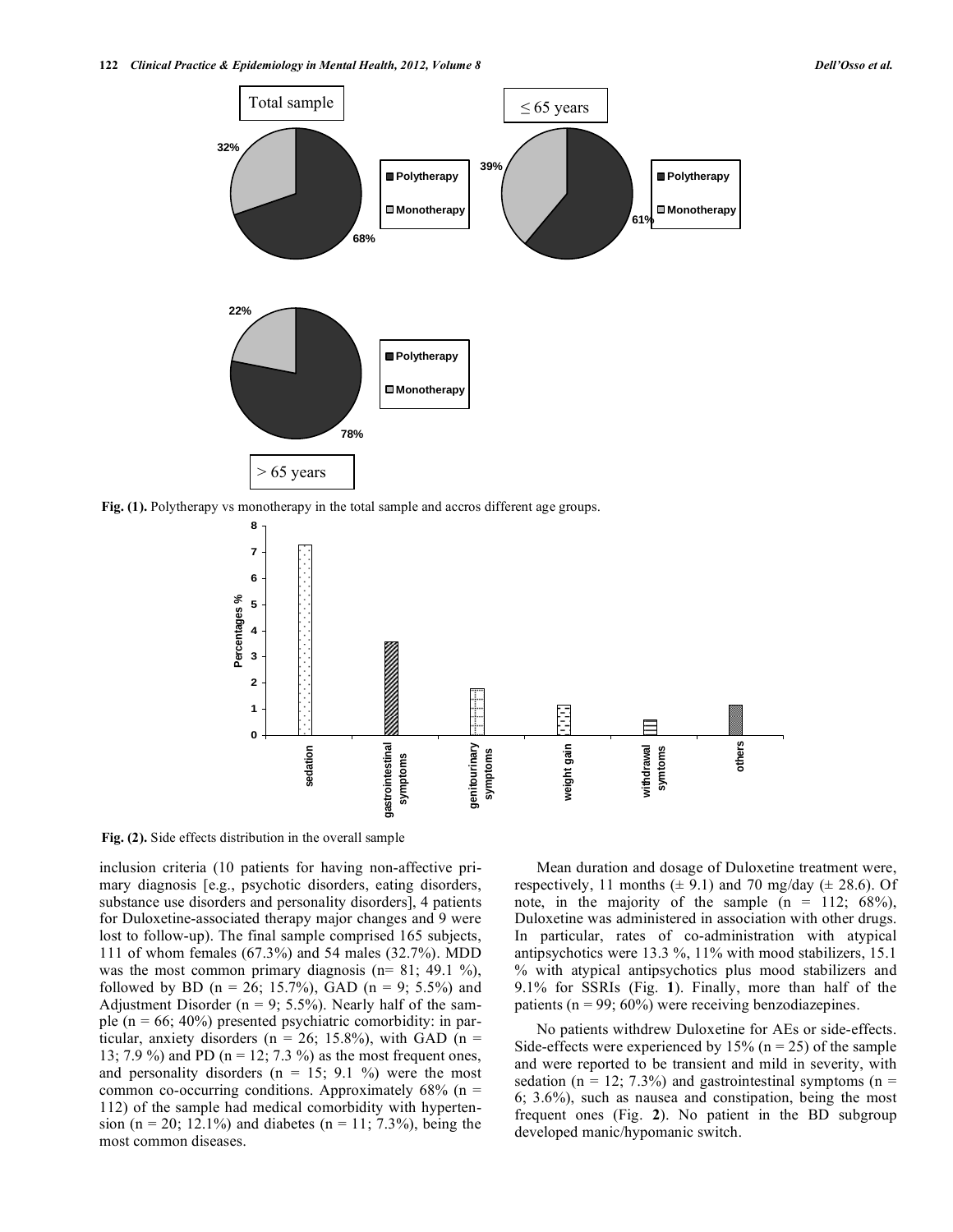|                                                   | <b>Mean/Percentages</b>                                 |       |  |
|---------------------------------------------------|---------------------------------------------------------|-------|--|
| Gender                                            | Males                                                   | 32.7% |  |
|                                                   | Females                                                 | 67.3% |  |
|                                                   | 53.91 $(\pm 14.95)$                                     |       |  |
|                                                   | 38.34 $(\pm 16.08)$                                     |       |  |
| Positive Family History for Psychiatric Disorders | 46.6%                                                   |       |  |
| Primary Psychiatric Diagnoses                     | Major Depressive Disorder                               | 49,1% |  |
|                                                   | <b>Bipolar Disorder</b>                                 | 15,7% |  |
|                                                   | Generalized Anxiety Disorder                            | 5,5%  |  |
|                                                   | Adjustment Disorder                                     | 5,5%  |  |
|                                                   | Others                                                  | 24,2% |  |
| Psychiatric Comorbidity                           | None                                                    | 60%   |  |
|                                                   | <b>Anxiety Disorders</b>                                | 15,8% |  |
|                                                   | Personality Disorders                                   | 9,1%  |  |
|                                                   | <b>Mood Disorders</b>                                   | 4,8%  |  |
|                                                   | Others                                                  | 30,3% |  |
|                                                   | None                                                    | 32 %  |  |
| Medical Comorbidity                               | Hypertension                                            | 12.1% |  |
|                                                   | <b>Diabetes</b>                                         | 7.3%  |  |
|                                                   | Gastrointestinal Diseases                               | 7,3%  |  |
|                                                   | Others                                                  | 41,3% |  |
| Duloxetine Daily Dosage                           | 70 mg/day ( $\pm 28.6$ )                                |       |  |
|                                                   | 15%                                                     |       |  |
| Drugs combined with Duloxetine                    | SSRIs + Duloxetine                                      | 9.1%  |  |
|                                                   | Mood stabilizers + Duloxetine                           | 11 %  |  |
|                                                   | Atypical Antipsychotics + Duloxetine                    | 13.3% |  |
|                                                   | Mood Stabilizers + Atypical Antipsychotics + Duloxetine | 15.1% |  |

|  | Table 1. Main Demographic and Clinical Variables of the Study Sample |  |  |
|--|----------------------------------------------------------------------|--|--|
|  |                                                                      |  |  |

In terms of tolerability, no significant difference was found across groups when comparing the administration of Duloxetine in monotherapy vs polytherapy, according to the occurrence and nature of side-effects ( $\chi^2 = 0.912$ , p = 0.634,  $Phi = 0.075$ ). In the same way, no significant difference in terms of side-effects was found when the sample was subdivided according to age ( $\leq$  or  $>$  65 years) (presence of side effects:  $\chi^2 = 2.072$ ,  $p = 0.355$ , Phi = 0.113; types of sideeffects:  $\chi^2 = 8.564$ , p = 0.286, Phi = 0.230) (Table 1).

## **DISCUSSION**

Given that Duloxetine has been approved for the treatment of MDD, GAD, stress urinary incontinence, diabetic neuropathy and fibromyalgia [3], the present study agrees with international guidelines (i.e., Canadian Network for Mood and Anxiety Treatments -CANMAT-, World Federation of Societies of Biological Psychiatry –WFSBP-) [28, 29], except for a subgroup of patients with BD and current major depressive episode. With respect to BD, even though recent studies have reported the induction of hypomania and rapid cyclic in bipolar patients treated with Duloxetine, even in association with other compounds [30], no manic switch was reported in the present sample. This result should likely be put in relation with the concomitant use of moodstabilizers and antipsychotic agents in bipolar patients.

With respect to medical comorbidities, Duloxetine should be avoided in patients with a creatinine clearance of <30 mL/min and in patients with hepatic impairment [31]. Duloxetine has been associated with slight increase in blood pressure but not with clinically significant cardiovascular risks (e.g., increased heart rate or blood pressure) [32]. Duloxetine is generally considered safe and well tolerated in patients with comorbid diabetes [33]. Significant increase in body weight has not been generally reported with Duloxetine therapy and a recent study focusing on this aspect observed that Duloxetinetreated patients experienced weight loss after short-term treatment, followed by modest weight gain over longer-term treatment. Taken as a whole, the size of the weight changes observed in the above-mentioned instead of present study and other clinical trials [34] suggests that this compound is supposed to have minimal effects on weight for most patients.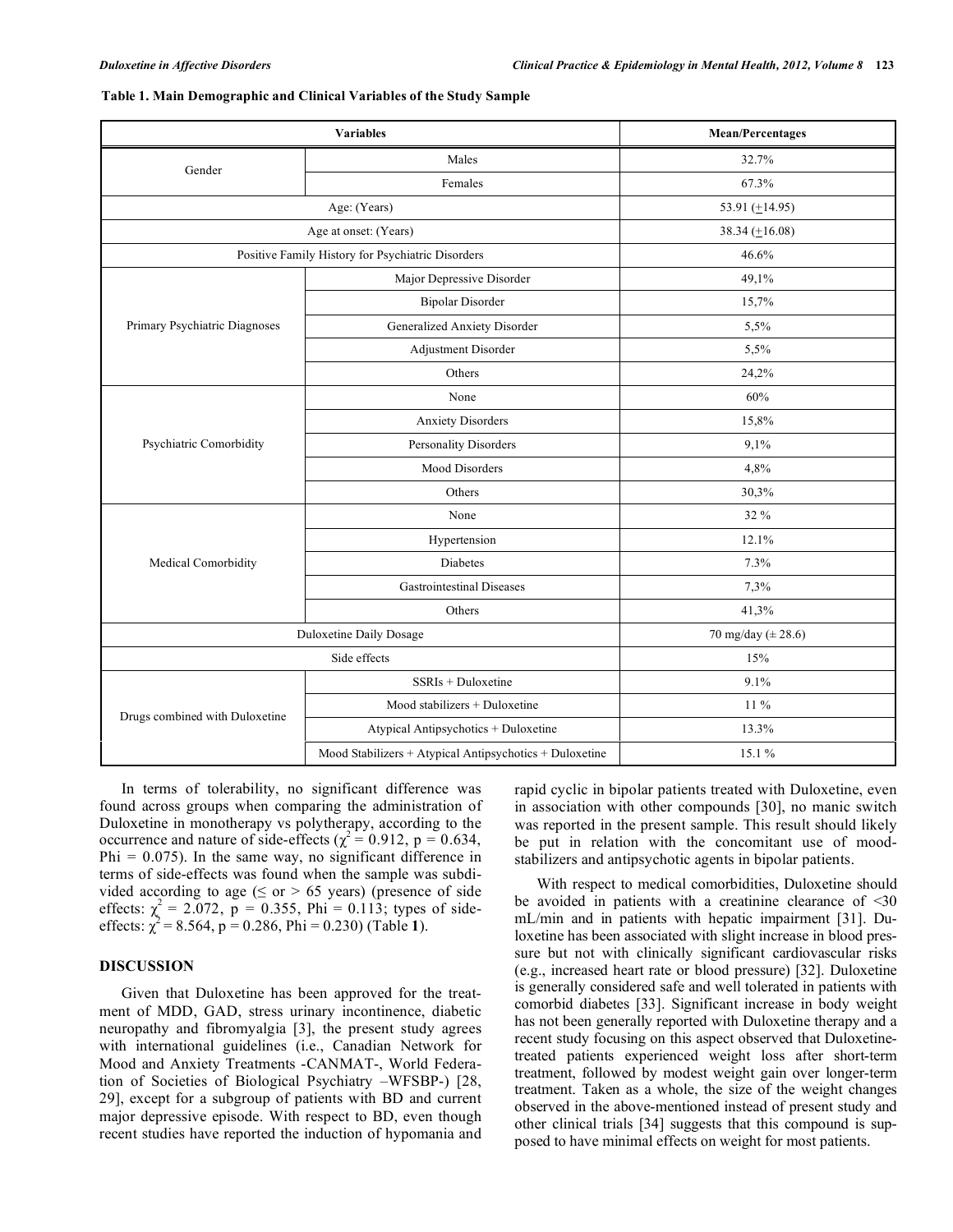Given that the majority of patients of the present sample had a medical comorbidity, this study is consistent with literature about Duloxetine' tolerability and safety in presence of medical illness [35].

Mean dosage of Duloxetine was 70 mg/day  $(\pm 28.6)$ , which is within the recommended range in order to achieve major efficacy according to international guidelines (60-120 mg/day) [36, 37]. From this perspective, a recent doubleblind randomized trial found no significant differences in terms of efficacy when comparing Duloxetine 60mg/day and 120mg/day in the treatment of severe depressive symptoms [38]. However, in cases of treatment resistance and/or multiple comorbidity, dosages above 60 mg/day may be required  $[13]$ .

Side effects were reported by 15 % of the sample. Given that all reported symptoms were transient and mild, in the present study Duloxetine showed an overall favourable tolerability. The most frequent side-effects were sedation and gastrointestinal symptoms. From this perspective, the most important result of the present study is that Duloxetine appeared to be well-tolerated also when used in coadministration. In fact, the majority of the sample was taking the compound in polytherapy (68 %). Of note, no differences in terms of tolerability were found when comparing monoversus polytherapy. If, on one hand, positive tolerability in the polytherapy group might be read in light of a prior attitude to tolerate complex pharmacological regimens, on the other hand, data from the monotherapy group seem to support the specific tolerability of the molecule. Indeed, reported data are consistent with literature about Duloxetine' tolerability [39, 9]. Other frequently observed side-effects, such as dry mouth, headache, dizziness and fatigues, were not experienced by our sample [4].

Recent studies have shown that Duloxetine is effective and well tolerated also in the elderly, with promising results on cognitive functions [39]. From this perspective, the present study is consistent with these data, given that approximately 1/4 of the sample could aged between 65 and 85 years and no significant difference was be detected when comparing side effects according to age ( $\le$  or  $\ge$  65 years). A recent article on this topic found Duloxetine to be welltolerated and safe even for the elderly, although indirect comparisons suggested that older people were more likely to experience dry mouth and constipation [40]. In this specific perspective, however, no difference in terms of type of sideeffects was found in the present sample when comparing subjects  $< 65$  years with the elderly.

Given that Duloxetine is primarily metabolized by CYP1A2 and, in light of its moderate capacity to inhibit CYP2D6, caution should be used when co-administered with drugs that inhibit CYP1A2 (e.g.: amitriptyline, clomipramine, clozapine, imipramine) or drugs that are metabolized by CYP2D6 enzymes (e.g.: fluoxetine, paroxetine, venlafaxine, haloperidol, perfenazine, risperidone, tioridazine, desipramine, amitriptyline, clomipramine and nortriptyline) [41, 42]. In the present study, Duloxetine was mostly used in association with other compounds (68 % of the sample), such as antidepressants, mood stabilizers and atypical antipsychotics and, even though among associated compounds there were some of the aforementioned molecules, no interaction in terms of tolerability was reported. Another appreciable result from the present study is the high rate of benzodiazepines co-administration (60%). Even though benzodiazepines were in most cases administered before Duloxetine, it is noteworthy to mention a recent study which indicated that Duloxetine may enhance the effects of benzodiazepines [42].

The present study has some limitations that need to be acknowledged. In particular, the retrospective collection of clinical information might have limited the reliability of some measures. In addition, the frequent administration of Duloxetine within different polytherapy regimens might represent a confounding factor in the evaluation of side effects, so that studies focused on the tolerability of Duloxetine within standardized treatments are required. Moreover, reported results may refer to patients seeking psychiatric treatment and may not be representative of the entire population of subjects affected by comorbid affective disorders. In fact, prospective randomized double-blind studies on this topic with more specific measures of effectiveness are warranted in order to confirm the present results. Finally, given that this was a naturalistic, open study and not a randomized controlled trial, caution should be taken when looking at some positive results.

In conclusion, Duloxetine was well tolerated in a large sample of patients with affective disorders and psychopathological and medical comorbidities, with only minor and transient side-effects both in mono- and polytherapy sub-groups; moreover, it was safely associated with other psychotropic drugs across different groups of age, including the elderly.

## **DISCLOSURE**

The authors do not have any conflict of interest with the content of the present article. Dr Dell'Osso and Prof. Altamura have served in speakers bureau of Ely Lilly and Boehringer Ingelheim. The present study was not supported by any pharmaceutical financial support. The other authors do not report any conflict of interest with the content of the present article.

## **CONFLICT OF INTEREST**

The authors confirms that this article content has no conflicts of interest.

#### **ACKNOWLEDGEMENT**

Declared none.

#### **REFERENCES**

- [1] Dell'Osso B, Buoli M, Baldwin DS, Altamura AC. Serotonin norepinephrine reuptake inhibitors (SNRIs) in anxiety disorders: a comprehensive review of their clinical efficacy. Hum Psychopharmacol 2010; 25: 17-29.
- [2] Sussman N. SNRIs versus SSRIs: mechanisms of action in treating depression and painful physical symptoms. Prim Care Companion J Clin Psychiatry 2003; 5: 19-26.
- [3] Khan AY, Macaluso M. Duloxetine for the treatment of generalized anxiety disorder: a review. Neuropsychiatr Dis Treat 2009; 5: 23-31.
- [4] Carter NJ, McCormack PL. Duloxetine. A review of its use in the treatment of generalized anxiety disorder. CNS Drugs 2009; 23: 523.